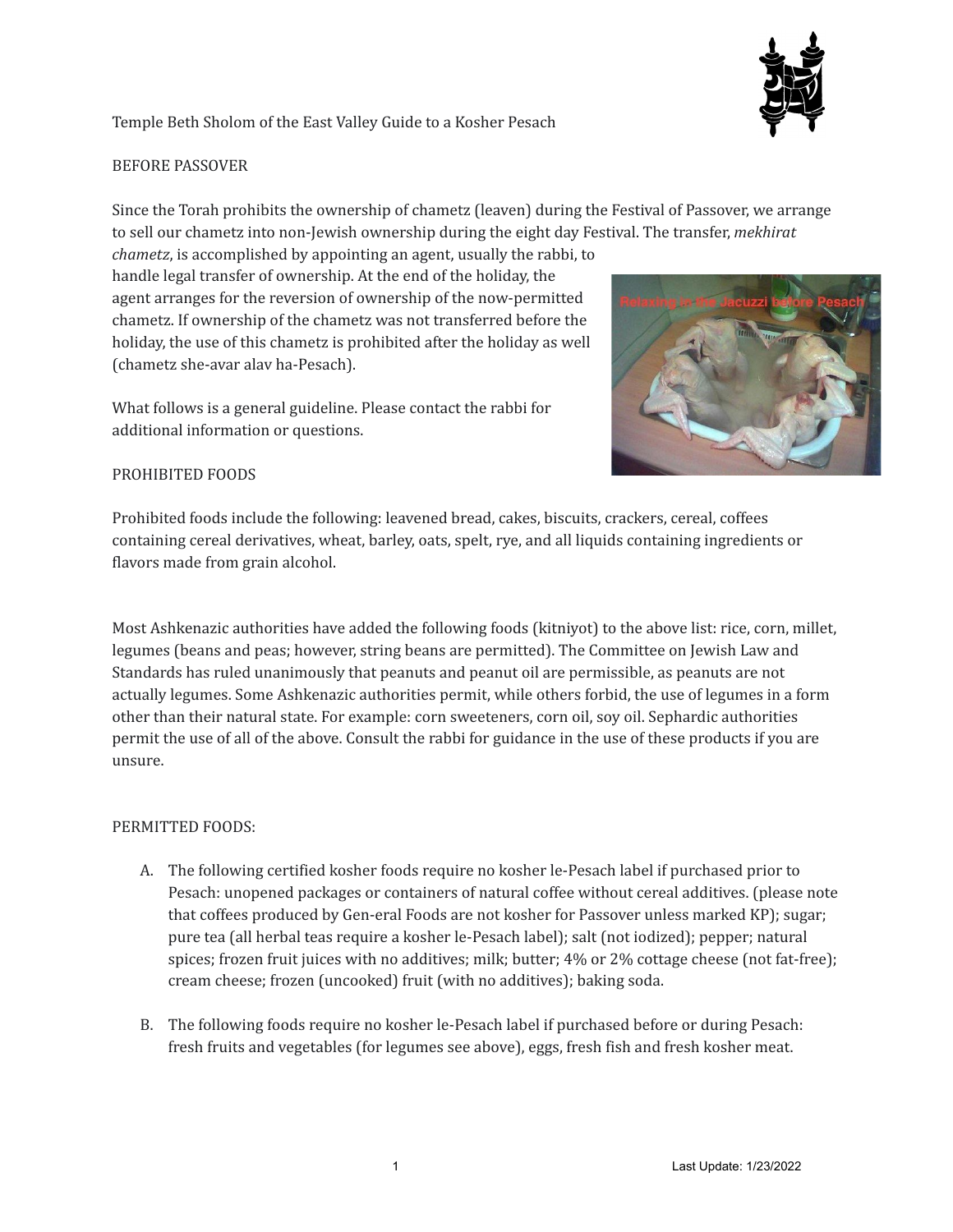- C. The following kosher foods require a kosher le-Pesach label if purchased before or during Pesach: all baked products (matzah, cakes, matzah flour, farfel, matzah meal, and any other products containing matzah); canned or bottled fruit juices; canned tuna (since tuna, even when packed in water, has often been processed in vegetable broth and/or hydrolyzed protein however, if it is known that the tuna is packed exclusively in water, without any additional ingredients or additives, it may be purchased certified kosher without a kosher le-Pesach label); wine; vinegar; liquor; oils; dried fruits; candy; flavored milk; ice cream; yogurt and soft drinks (but not unflavored seltzer or soda water).
- D. The following processed foods (canned, bottled, or frozen), require a kosher le-Pesach label if purchased during Pesach: milk, butter, juices, vegetables, fruit, milk products, spices, coffee, tea, and fish, as well as all foods listed in Category C above.

DETERGENTS: Powdered and liquid detergents do not require a kosher le-Pesach label.

MEDICINE: Since chametz binders are used in many pills, the following guidelines should be followed: if the medicine is required for life-sustaining therapy, obviously, it may be used on Pesach; non-prescription medications and vitamins should be discontinued during Pesach. When in doubt, consult your physician. In all cases, when directed by a physician, medications should be continued throughout the eight days of Pesach.

KASHERING OF UTENSILS: The process of kashering utensils depends on how the utensils are used. According to halakhah, leaven can be purged from a utensil by the same process in which it was "absorbed" by the utensil (ke-voleo kakh poleto). Therefore, utensils used in cooking are kashered by boiling, those used in broiling are kashered by fire or heat, and those used only for cold food are kashered by rinsing.

- A. EARTHENWARE (china, pottery, etc.) can not be kashered for Pesach. However, fine translucent chinaware which has not been used for more than a year may be used if scoured and cleaned in hot water.
- B. METAL (wholly made of metal) / UTENSILS USED IN FIRE (spit, broiler) must first be thoroughly scrubbed and cleaned and then made as hot as possible. Those used for cooking or eating (silverware, pots) must be thoroughly scrubbed and cleaned and completely immersed in boiling water. Pots should have water boiled in them which will overflow the rim. The utensils should not be used for a period of at least 24 hours between the cleaning and the immersion in boiling water.
- C. OVENS AND RANGES: Every part that comes in contact with food must be thoroughly scrubbed and cleaned. Then, the oven and range should be heated as hot as possible for a half-hour. If there is a broil setting, use it. Self-cleaning ovens should be scrubbed and cleaned and then put through the self-cleaning cycle. Continuous cleaning ovens must be kashered in the same manner as regular ovens.